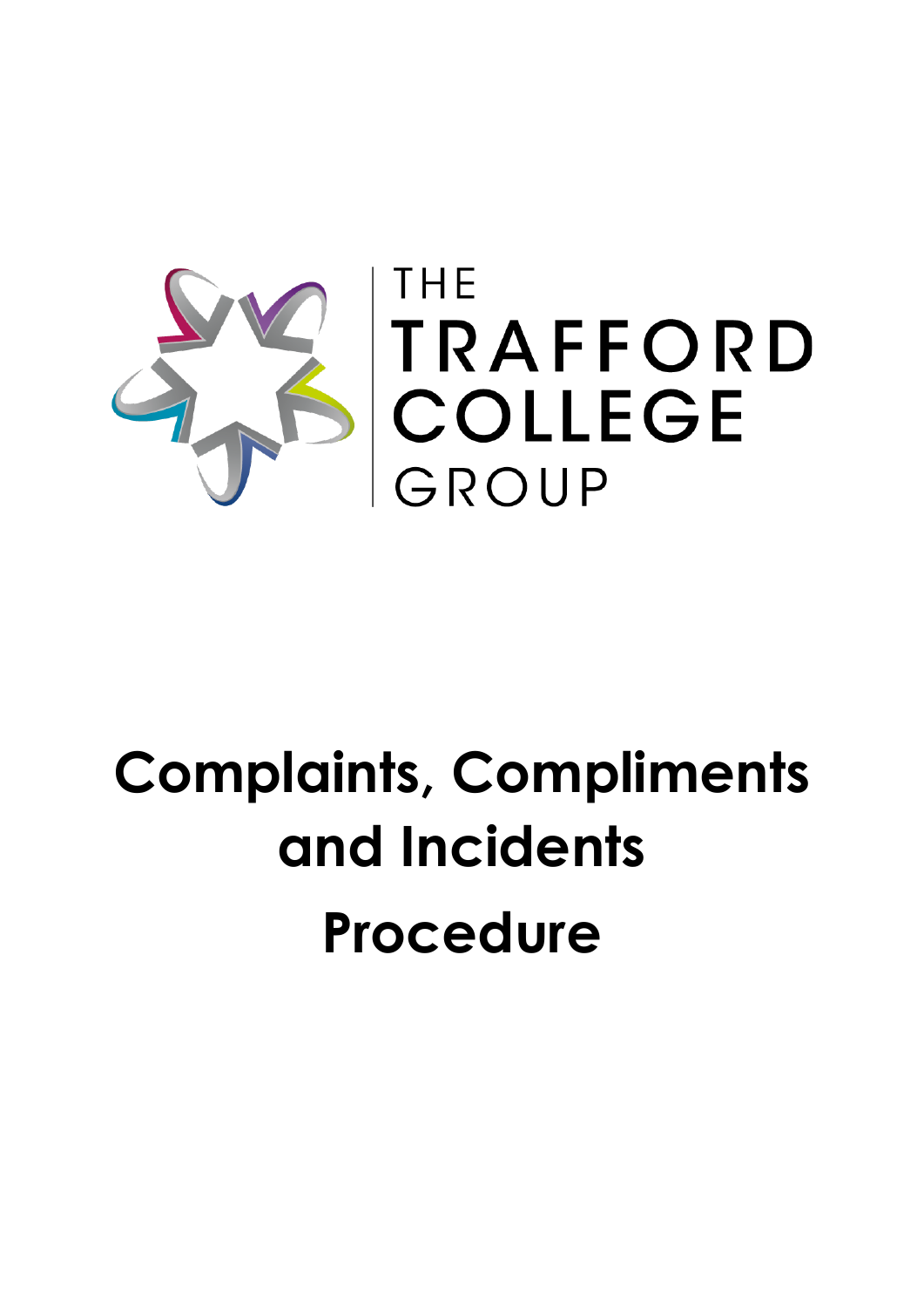| Author:               | <b>Director of Quality</b>          |
|-----------------------|-------------------------------------|
| <b>Consultation:</b>  | <b>TCG Leadership Team</b>          |
| Approval:             | <b>TCG Board of the Corporation</b> |
| <b>Version Date:</b>  | December 2021                       |
| <b>Approved Date:</b> | December 2021                       |
| <b>Next Review:</b>   | December 2022                       |

# **Contents**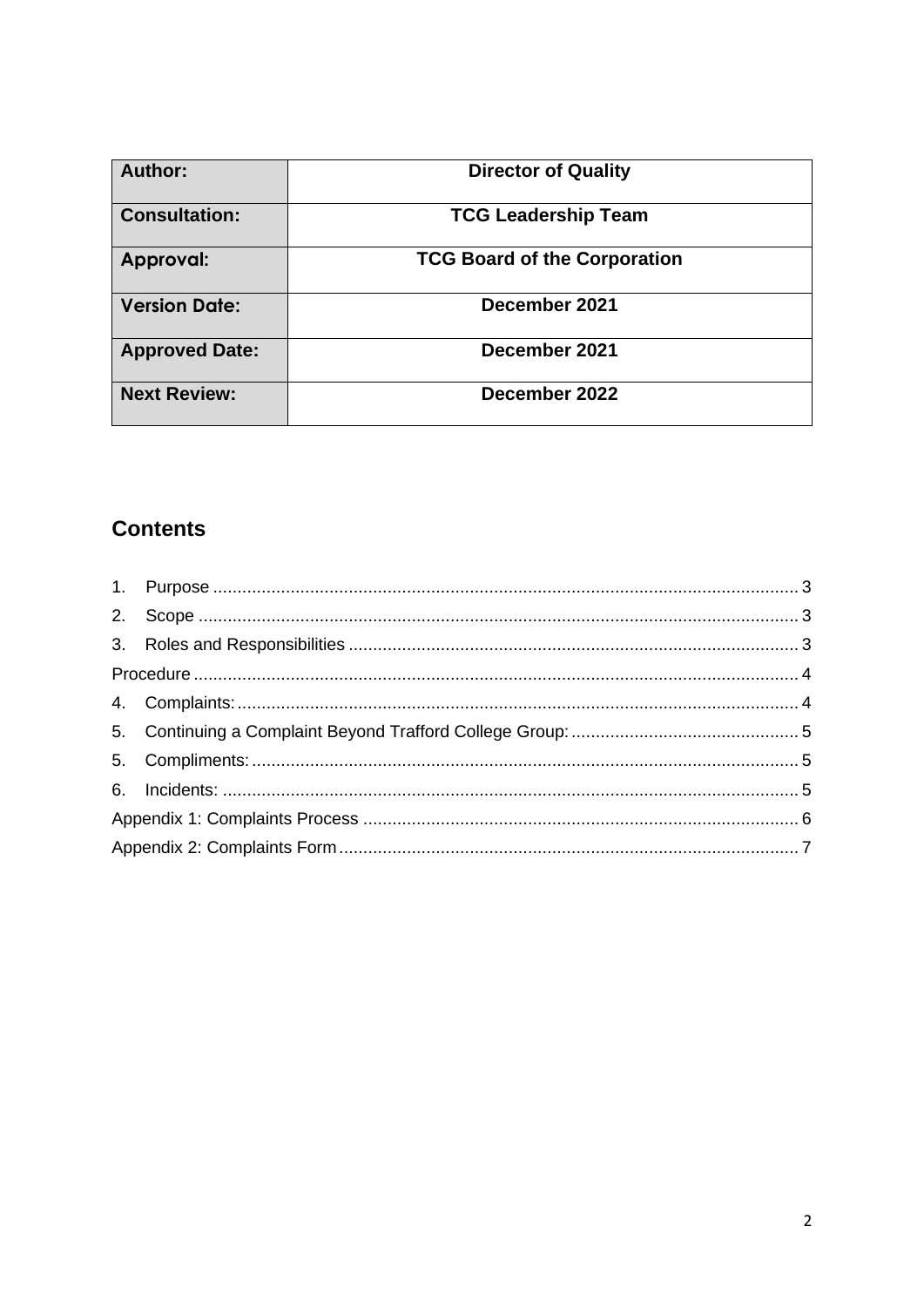## <span id="page-2-0"></span>**1. Purpose**

The purpose of this Procedure is to set out the Trafford College Group's (College's) approach to continuous improvement and feedback, but also to provide a clear process to be followed in the event of a complaint, compliment, or incident.

- A complaint is any expression of grievance that a college service has failed or is failing to meet reasonable expectations, or that a member of staff or a student has behaved or is behaving unreasonably.
- A compliment is where the College is exceeding expectations and an incident is an act or acts that occur at College.

#### <span id="page-2-1"></span>**2. Scope**

The Procedure applies to complaints raised by students, parents, carers employers, customers or the general public in relation to College activities, employees and provision. The Procedure is not applicable to employees who have a grievance against an individual person such as another employee or student. Such grievances are the subject of a separate Staff Grievance Procedure.

This procedure specifically excludes complaints relating to the Trafford College Group Admissions Procedure and Assessment Appeals as other procedures apply. Higher Education Programmes are also excluded.

This Procedure should be used in the event of any person disputing the College's delivery of standards; or:

- ➢ Wishing to provide feedback to enable the College to improve in any aspect.
- $\triangleright$  Deficiencies in standards of service (which might include problems with support facilities such as welfare, accommodation, and teaching facilities).
- $\triangleright$  Dissatisfaction with standards of teaching provision (for example, the basic academic framework such as structure, arrangements for assessment and information provided about a course).
- $\triangleright$  Dissatisfaction with the arrangements of the provision for tuition.
- $\triangleright$  Other deficiencies in the quality of the student experience.
- ➢ To pass on feedback of a positive nature that might lead to further positive experiences.
- ➢ Any incident that occurs on College premises under the guidance of College employees where students are engaged in College business.

## <span id="page-2-2"></span>**3. Roles and Responsibilities**

- All employees have a responsibility to listen and try to resolve concerns at the point of origin.
- Assistant Principals are responsible for acknowledging, investigating, and resolving formal complaints within their area of responsibility.
- Senior Leadership Team is responsible for considering Appeals against the findings of an investigation into a complaint.
- The Director of Quality is responsible for the operation of the Complaints, Compliments, and Incidents Procedure, including the recording, analysis and reporting on trends and issues around complaints, compliments and feedback.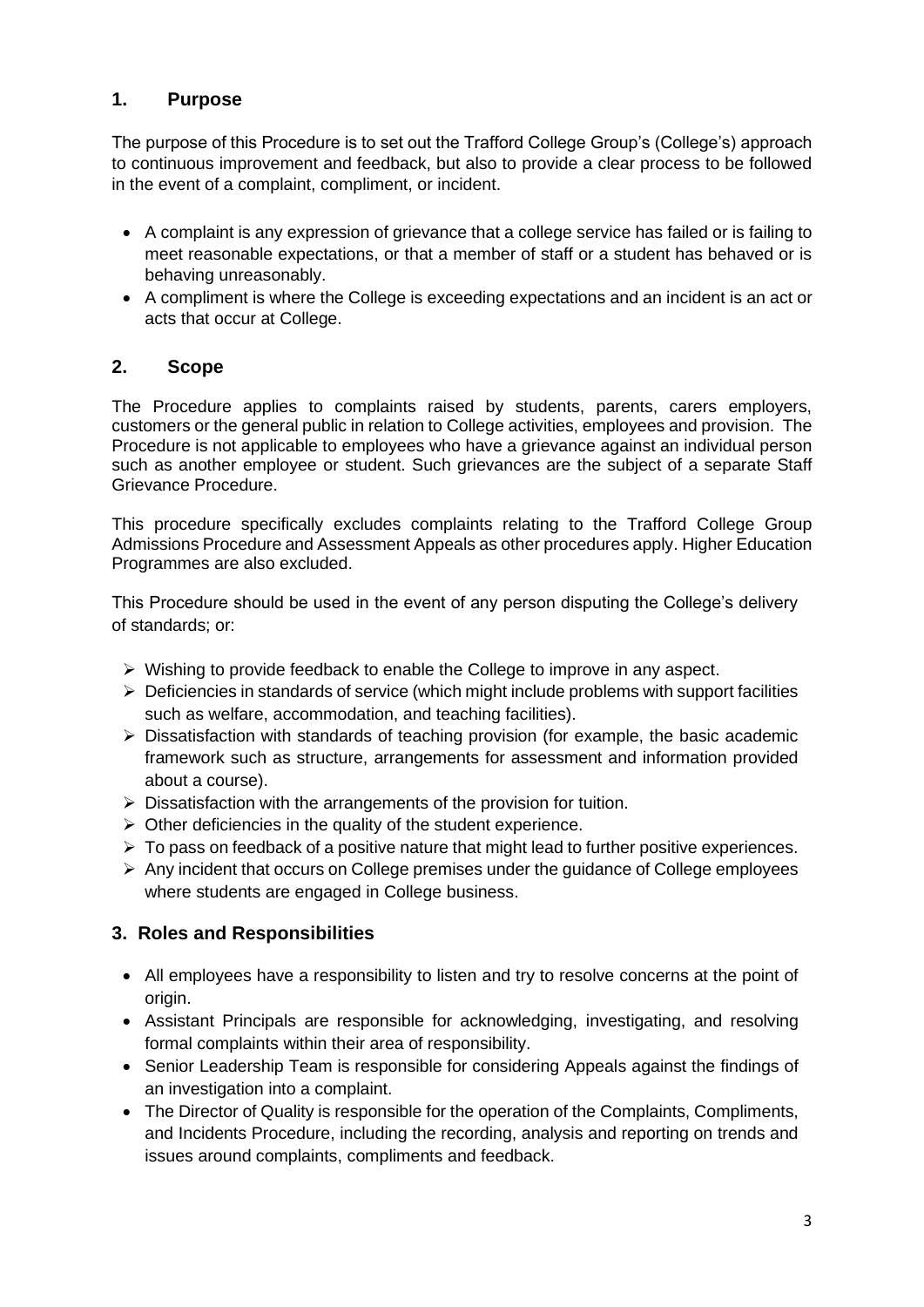# <span id="page-3-0"></span>**Procedure**

# <span id="page-3-1"></span>**4. Complaints:**

**4.1** The College will keep a complaint confidential in as far as is necessary to comply with its data protection obligations. No complainant or person complained against will be discriminated against while the complaint is being dealt with. The College cannot guarantee confidentiality and it may deem it necessary to divulge certain information if the College believes there is a Health and Safety or Safeguarding risk. The College confirms to students as part of their induction that it will share information with parents/carers if the student is aged 18 years of age or under on the 31<sup>st</sup> August in the year they enrol.

**4. 2.** The College is not able to disclose personal data (even to parents) if the student opted out at induction, or is aged 19 years of age or over, because of the provisions of the Data Protection Act 1998. The Act establishes a set of principles and conditions about the use and disclosure of personal data with which the College must comply; this means that the College cannot pass on information about its students unless it is permitted to do so under the Act.

**4.3.** In the event of a parent, or other relative approaching the College with a view to making a complaint on the student's behalf, the College cannot disclose personal data unless the student has given confirmation for the information to be released. However, if a student has consented to the release of information the College is happy to comply. The College will do this by asking the student to send an email from their College email account stating they are happy for us to speak with a specified person about a particular matter. With regards to students within the Foundation Learning area, the Mental Capacity Act will be applied to determine whether a young person/adult under 24 years is able to understand and give consent.

**4.4.** Complaints of a minor nature should be raised immediately with any relevant employee. Issues will be addressed informally. Where issues cannot be resolved informally at pointof-origin, individuals may wish to make a formal complaint using the process outlined below:

• The individual should lodge their formal complaint using the Complaints Form available on the TCG website, or in person to an employee who will be expected to complete the web-based form on their behalf.

**4.5.** All formal complaints will be acknowledged within one working day (were possible) using a standard template and forwarded for investigation to the departmental Complaints Officer (for example, Head of Studies/Assistant Principal).

**4.6.** All formal complaints will be fully investigated and responded to within 10 working days (where further time to investigate is needed the manager will advise the complainant of this in writing and provide an explanation of the extension). The response will include relevant details about the investigation, conclusion, and any required corrective action.

The Director of Quality will be responsible for checking any response letters and issuing on behalf of the College to the complainant, as well as advising of any additional means of communication.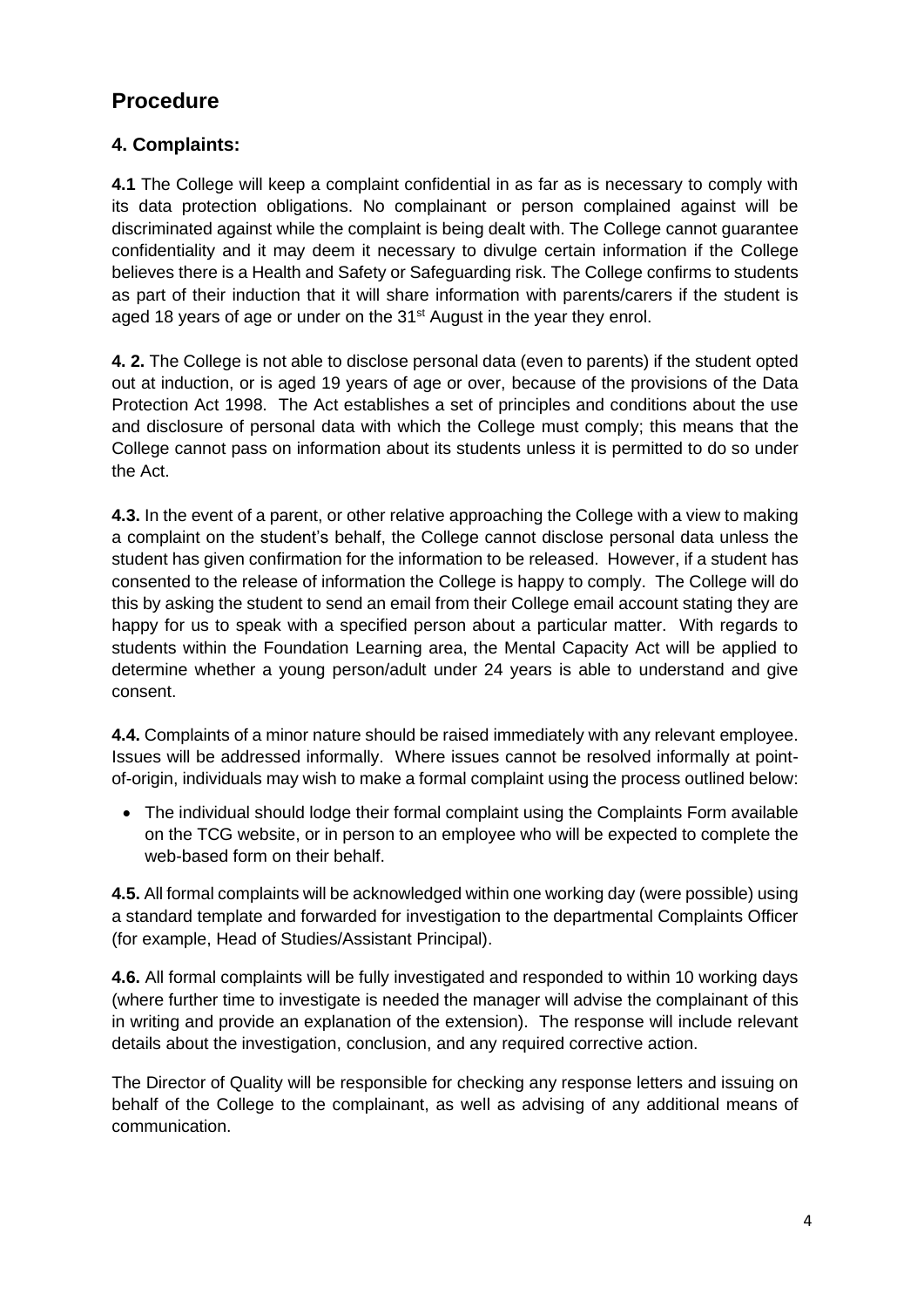**4.7**. If the complainant remains dissatisfied, they may appeal in writing to a member of the Senior Leadership Team, not previously involved in the case, who will investigate further and respond within 10 working days (where further time to investigate is needed the manager will advise the complainant of this in writing and provide an explanation of the extension).

**4.8.** The Investigating Manager will be responsible for forwarding a copy of any correspondence or investigation findings to the Quality Administrator along with the conclusion of the complaint whether **upheld or dismissed**.

#### <span id="page-4-0"></span>**5. Continuing a Complaint Beyond Trafford College Group:**

**5.1**. Once the complainant has exhausted the internal complaints process, and if a satisfactory resolution has not been achieved, the complainant has a right to complain to The Trafford College Group's regulatory body.

**5.2**. TCG is regulated for the purposes of the Complaints Procedure by the Education and Skills Funding Agency (ESFA) and as such complaints should be addressed to the ESFA Complaints Adjudicator.

**5.3.** Complainants should note that the Education and Skills Funding Agency will only take up a complaint when they are satisfied that the TCG procedure, including appeal, has been exhausted, unless the Agency believes that TCG is not dealing with handling a complaint appropriately or effectively, when it may intervene before the procedure is exhausted.

**5.4.** Details on the Education and Skills Funding Agency complaints procedure are outlined on their website [https://www.gov.uk/government/organisations/education-and-skills-funding](https://www.gov.uk/government/organisations/education-and-skills-funding-agency/about/complaints-procedure)[agency/about/complaints-procedure](https://www.gov.uk/government/organisations/education-and-skills-funding-agency/about/complaints-procedure)

**5.5** Unresolved complaints from current or former HE students relating to TCG Higher Education may be raised as in 5.3 to the Office of the Independent Adjudicator. [https://www.oiahe.org.uk/about-us/reviewing-complaints](https://www.oiahe.org.uk/about-us/reviewing-complaints/)

## <span id="page-4-1"></span>**5. Compliments:**

**5.1.** Compliments should be made via the Compliments Form available on the TCG website or in person to an employee who will be expected to complete the web-based form on their behalf.

#### <span id="page-4-2"></span>**6. Incidents:**

**6.1** All incidents dealt with by an employee should be recorded via the appropriate Incidents Form available on TCG website. Where an incident is unresolved the Quality Administrator will forward the details of the incident to the relevant manager, who will respond to the incident and report back to the Quality Administrator within 10 working days.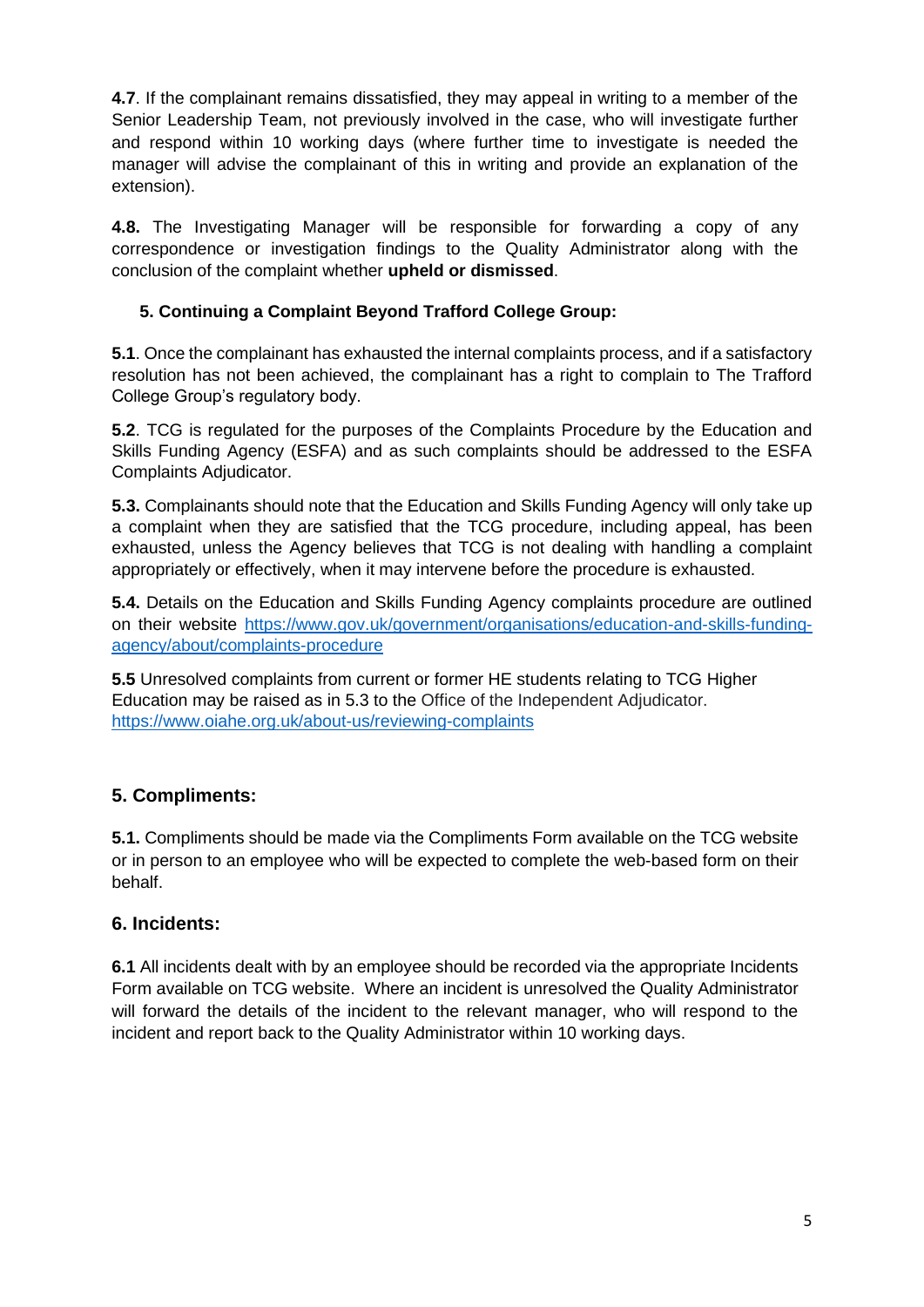#### <span id="page-5-0"></span>**Appendix 1: Complaints Process**

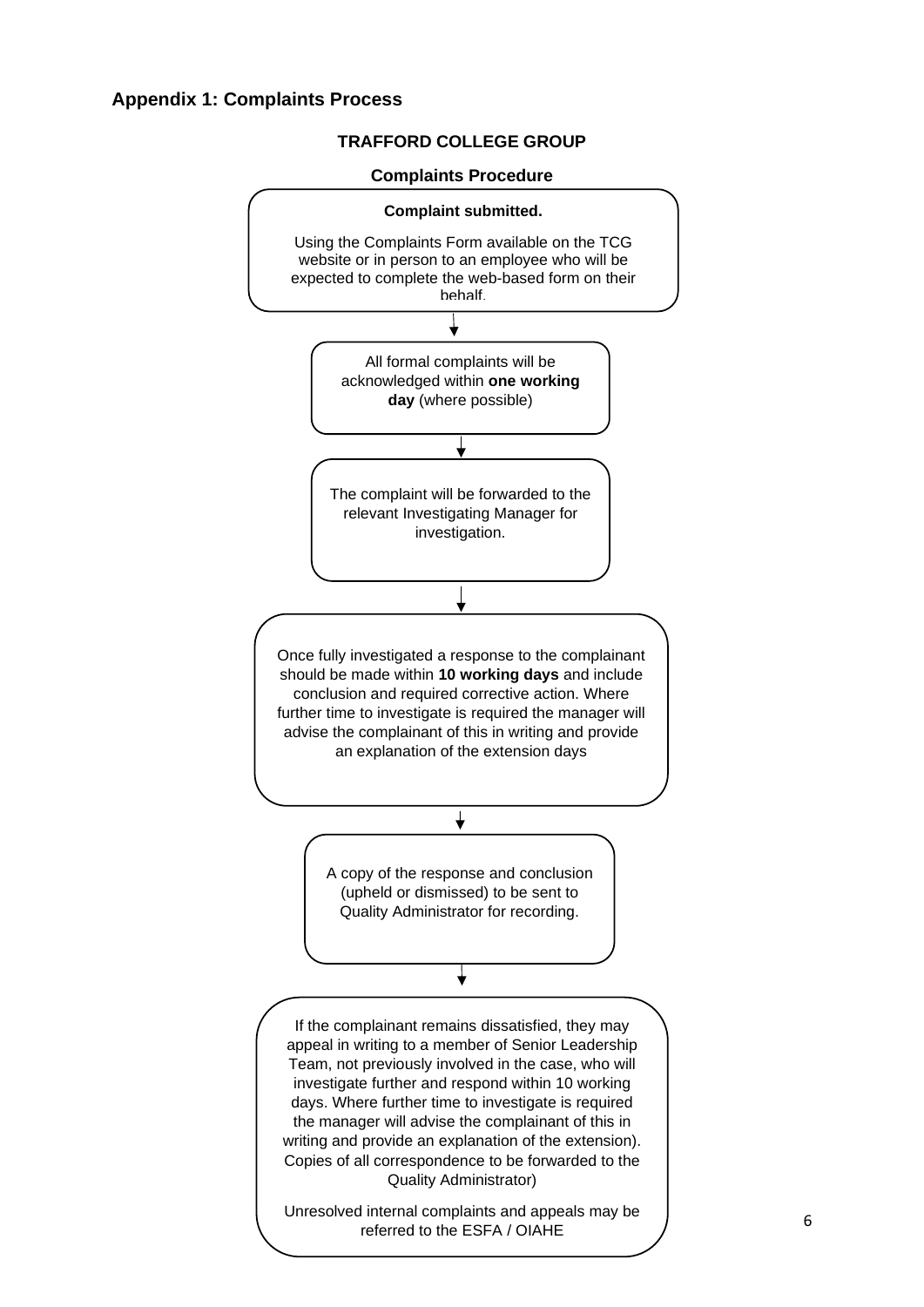<span id="page-6-0"></span>**Appendix 2: Complaints Form**

(for illustration)



# **TRAFFORD COLLEGE GROUP COMPLAINTS FORM**

| The Complainant - About You?            |  |  |
|-----------------------------------------|--|--|
| <b>Title</b><br>(Mr/Mrs/Miss/Ms/Other): |  |  |
| <b>Full Name:</b>                       |  |  |
| Email:                                  |  |  |
| <b>Contact Telephone Number:</b>        |  |  |

| Do you want someone to support you? If so, who?                                   |  |                      |
|-----------------------------------------------------------------------------------|--|----------------------|
| <b>Full Name:</b>                                                                 |  |                      |
| Are you happy for us to speak with this specified person about<br>your complaint? |  | Yes $\Box$ No $\Box$ |

| How have your tried to resolve the issues so far?                                     |  |  |
|---------------------------------------------------------------------------------------|--|--|
| Which employees have you<br>raised your concerns with?                                |  |  |
| When did you raise your<br>concerns with them?                                        |  |  |
| What was the outcome of<br>their consideration and why<br>do you remain dissatisfied? |  |  |

| <b>Summary of your complaint:</b> |  |  |
|-----------------------------------|--|--|
|                                   |  |  |
|                                   |  |  |
|                                   |  |  |